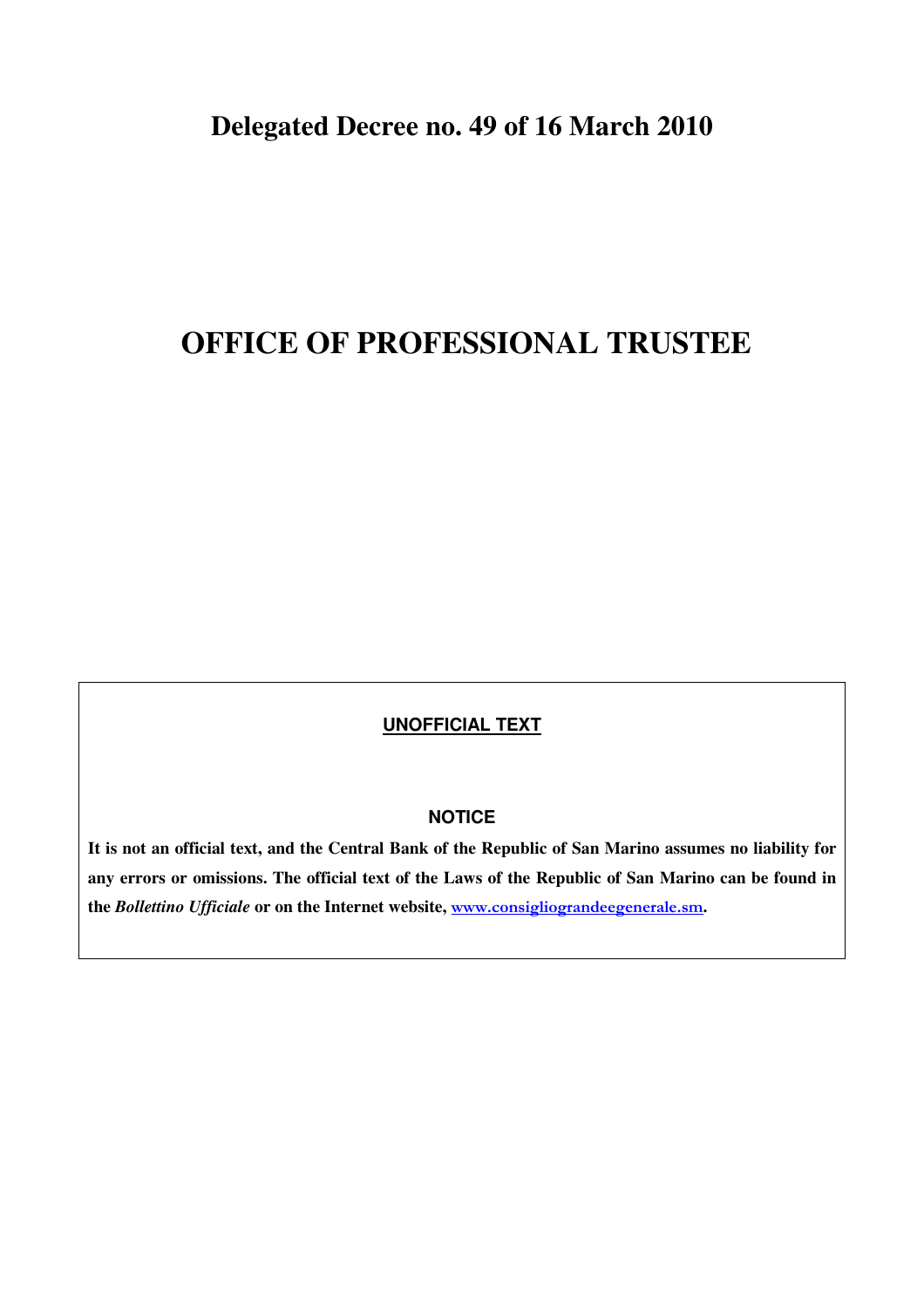# **Art. 1**

## *(Definitions)*

1. Any term used in this Delegated Decree and already defined by Law no. 42 of 1 March 2010 (Trust Act) shall have the meaning assigned to it in the aforesaid Law.

# **Art. 2**

## *(Professional exercise of the office of trustee in the Republic of San Marino)*

1. The professional exercise of the office of trustee in the Republic of San Marino shall be subject to the authorization of the Supervisory Authority. This office shall also be subjected to the Supervisory Authority's control of the maintenance of requirements.

2. The professional exercise of the office of trustee shall mean the holding of the office of trustee in a plurality of trusts.

- 3. The authorization referred to in paragraph 1 of this Article shall be granted:
	- a) to companies exercising the activities listed in Attachment 1 of Law no. 165 of 17 November 2005, having their registered office and administrative seat in the Republic of San Marino, which apply for it and whose ownership structure is identified by the Supervisory Authority;
	- b) joint-stock companies, having their registered office and administrative seat in the Republic of San Marino, which apply for it, their ownership structure is identified by the Supervisory Authority and they have taken out a relevant insurance policy as security for third parties with a minimum limit of  $\epsilon$  1,000,000.00;
	- c) members of the Bar Association (including both lawyers and notaries), or the Accountants' Association (holding a university degree or a high-school certificate) in the Republic of San Marino, who apply for it and have taken out a relevant insurance policy as security for third parties with a minimum limit of  $\epsilon$  1,000,000.00.

4. With a view to avoiding conflicts of interest, authorized parties cannot provide advice on the enactment of a trust of which they subsequently hold the office of trustee.

- 5. The authorization shall be revoked by the Supervisory Authority:
	- a) when bogus trusts of which the authorised party is the trustee and takes part in the simulation are recognised by a final judgement;
	- b) when the annual hours of professional training are not completed;
	- c) when the prohibition referred to in paragraph 4 of this Article is violated.

6. The authorization shall not be granted to companies where one or more members or directors are or were members or directors of companies to which the authorization has been revoked.

- 7. The Supervisory Authority shall establish, by adopting a relevant measure:
	- a) the terms and conditions to grant the authorization;
	- b) the requirements of good repute and professionalism requested to the parties dealing with the administration, direction and control of joint-stock companies exercising or aiming to exercise the office of professional trustee, referred to in Article 2, paragraph 3, letter b);
	- c) the requirements of good repute of the parties which hold a shareholding in the capital of companies exercising or aiming to exercise the office of professional trustee referred to in Article 2, paragraph 3, letter b);
	- d) conditions for the rejection of the authorization;
	- e) additional grounds for revocation and reasons for the suspension of the authorization;
	- f) provisions on mandatory annual training;
	- g) procedures for keeping and consulting the register of authorized trustees.